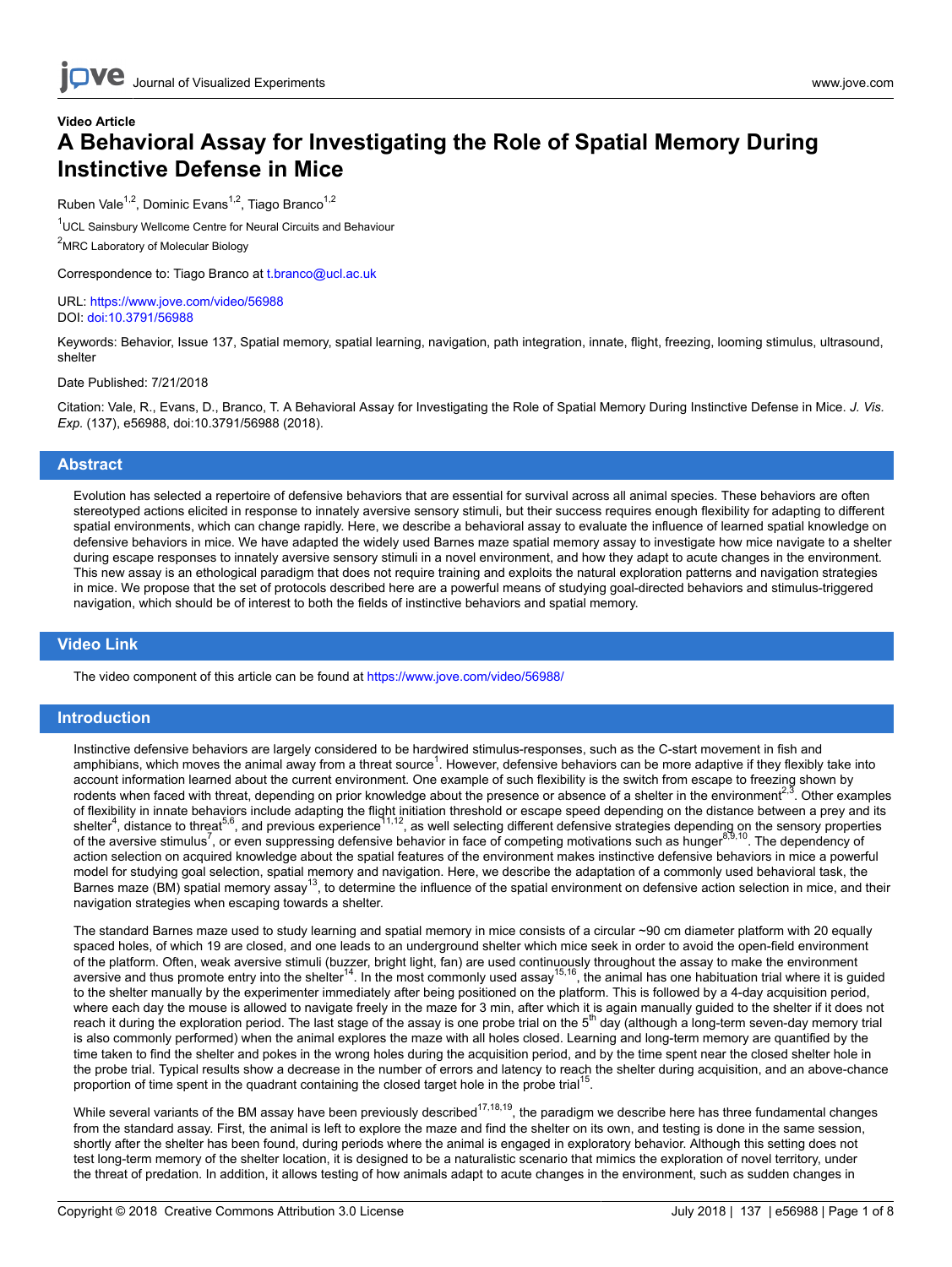**Dve** Journal of Visualized [Experiments](https://www.jove.com) [www.jove.com](https://www.jove.com)

landscape. Second, a key aspect of our assay is that the experimenter never forces the animal in or out of the shelter, which can disorient the animal and exclude path integration<sup>20</sup> as a viable navigation strategy<sup>21</sup>. Path integration is a navigation strategy that uses self-motion cues, such as proprioceptive and vestibular cues, arising from the integration of motor outflow, to update the current position of the animal and navigate towards a goal, which is not possible if the animal is passively moved by the experimenter. Third, we use innately aversive visual<sup>22</sup> and auditory<sup>23</sup> stimuli to elicit escape to shelter, which is easily distinguished from ongoing foraging behavior and allows the assessment and quantification of specific navigation strategies used during defense from imminent threats. We propose that this assay will be useful for dissecting the role of spatial memory in the selection and implementation of defensive behaviors, and more generally to the broader study of goal-directed navigation and short-term spatial memory. The protocols described here were introduced by Vale *et al*. in 2017, to which we refer the readers for more in depth discussion of the rationale for experiments and results.

### **Protocol**

All experiments were performed under the UK Animals (Scientific Procedures) Act of 1986 (PPL 70/7652) following local ethical approval.

### **1. Setting up the Behavioral Apparatus**

NOTE: The main component of the behavioral apparatus is a variant of the Barnes maze<sup>13</sup> consisting of a white acrylic circular platform (92 cm in diameter) with 20 equidistant, 5 cm diameter, circular holes, located radially, 5 cm from the edge of the platform. 19 of these are to be closed with black plastic plug (5 mm deep), while the remaining hole leads to a black Perspex shelter (dimensions 15 x 5.8 x 4.7 cm) that mice can easily enter and exit. The central area of the arena consists of a fixed circular platform (22 cm in diameter) and the periphery is mounted on a frame that allows rotation over 360 degrees through a computer-controlled stepper motor. The platform is elevated 45 cm from the floor to prevent the mice from climbing down. See schematic drawing in **Figure 1**.

- 1. Attach visual cues to the periphery of the platform (2D or 3D symbols with different shapes, colors and patterns), at least 2 cm away from the edge to prevent mice from reaching them.
- NOTE: Examples of visual cues are plain blue squares of 262 cm<sup>2</sup>, or circles (diameter of 15.5 cm) filled with diagonal purple stripes. 2. Add ~2 g of bedding from the mouse's home-cage to the inside of the shelter to serve as a local olfactory cue. Optionally, position a light
- emitting diode (LED) at the entrance of the shelter to provide a local visual landmark cue.
- 3. To isolate the mouse from external, distal visual cues, assemble an octagonal or cylindrical wall, extending 40 cm above and 15 cm under the platform surface, around the arena, positioned 10 cm away from the edge of the platform.
- 4. Position an ultrasound speaker 50 cm above the center of the platform, to deliver aversive auditory stimuli.
- 5. Place a translucent screen 64 cm above the arena to back-project overhead aversive visual stimuli using a projector.
- 6. The light provided by the projector will illuminate the behavioral apparatus; calibrate it so that there is 5-10 lx at the center of the platform surface. Place infrared lights and an infrared camera above the platform, with a long-pass filter (>700 nm) to prevent projector flicker in the acquired video.
- 7. Track the position of the mouse online, using either commercially available software or a suitable algorithm. For tracking black mice on a white arena, a simple thresholding operation followed by calculation of the mask centroid is appropriate.
- 8. Ideally, place the behavioral apparatus inside a sound- and light-proof box, to prevent external cues from affecting the experiment.

### **2. Delivering Innately Aversive Stimuli**

NOTE: The stimuli described below can be generated with a wide range of different software packages, including LabVIEW and Matlab.

- 1. Visual stimulus
	- 1. Project the stimuli on to the screen positioned 64 cm above the arena. The stimulus consists of a linearly expanding dark circle on a grey background<sup>22</sup> (Weber contrast = -0.98, luminance = 7.95 cd/m<sup>2</sup>).

NOTE: The standard circle should ideally be centered directly above the position of the mouse, subtending a visual angle of 2.6° at onset and expands linearly at 224°/s over 200 ms to 47.4°, at which it remains for 250 ms before offset.

2. When delivering the visual stimulus, center it above the mouse. This can be achieved either by waiting until the mouse passes through a pre-defined region in the arena, or by tracking the mouse position online and using the tracking coordinates to define the center of the circle.

NOTE: Although we suggest projecting the visual stimulus directly above the mouse, defensive behaviors can also be elicited if the same stimulus is projected ahead of the mouse (while still parallel to the floor). In our experience, this is the case at least until 30 cm ahead of the mouse's position.

- 2. Auditory stimulus
	- 1. Trigger a stimulus consisting of a train of three frequency-modulated up-sweeps from 17 to 20 kHz<sup>23</sup> over 3 s, lasting 9 s in total. The sound pressure level (SPL), measured at the platform level, should be in a range between 73 and 78 dB.
	- 2. Connect a soundcard and an amplifier to the ultrasound speaker positioned above the arena to deliver the auditory stimulus.

### **3. Animals:**

- 1. Use male or female C57BL/6J mice, between 6 and 24 weeks old. Maintain the animals on a 12 h light cycle with free access to chow and water
- 2. Ensure that the mice are single housed at least 72 h before the behavioral assay and test them during the light-phase of the light cycle.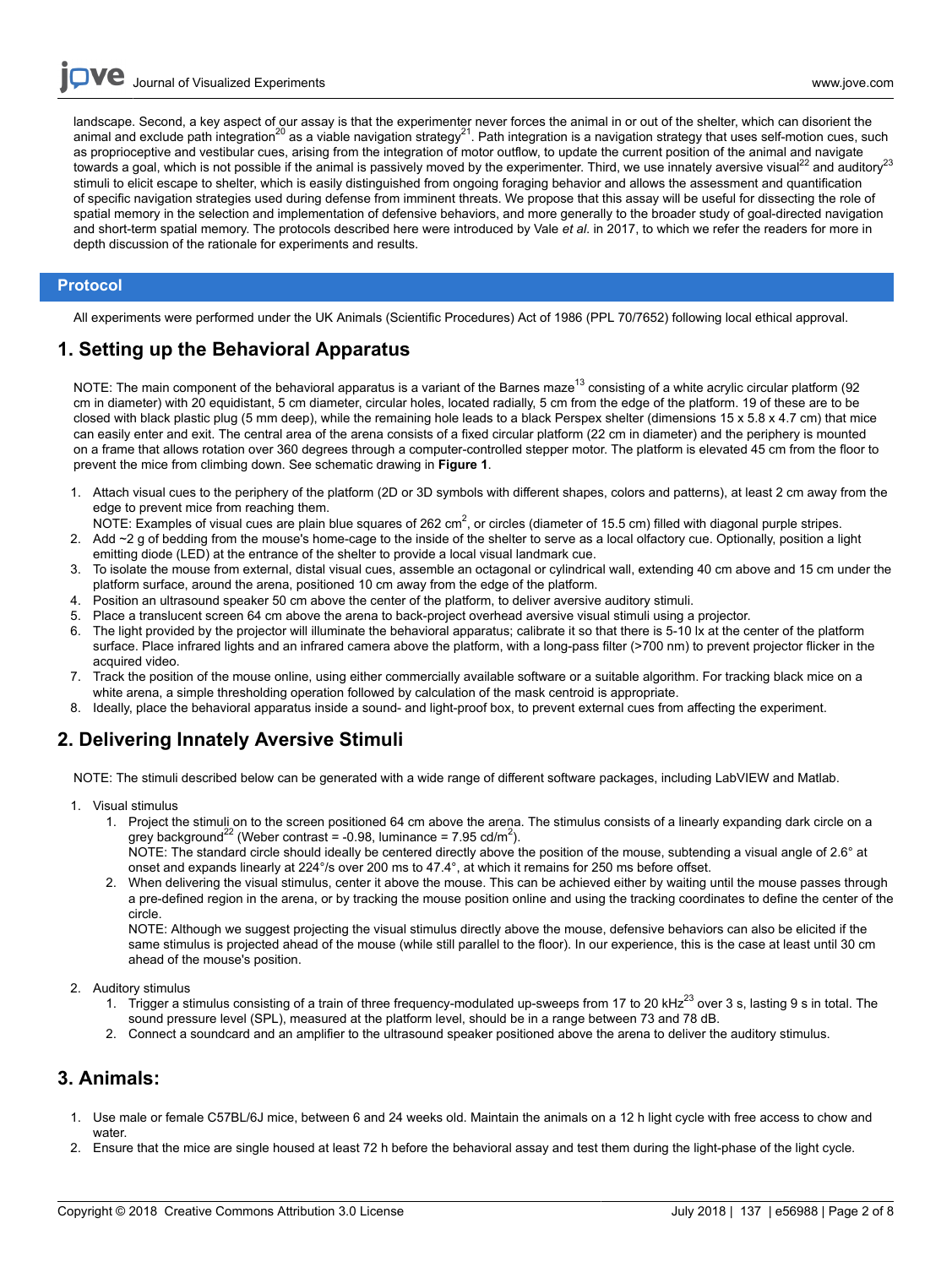NOTE: We find that the baseline exploratory behavior of single-housed mice is more comparable across animals than across group-housed mice. In addition, animals with surgical implants for neural activity recording or manipulation often need to be single housed, and it can thus be beneficial to have control datasets in the same housing conditions.

### **4. Standard Behavioral Assay:**

- 1. Meticulously clean the surface of the platform with 70% ethanol or acetic acid to remove unwanted olfactory cues. Rinse the shelter with water and wash it with 70% ethanol, after which it should be rinsed with water again to lessen the ethanol odor.
- 2. Dry both the platform and the shelter thoroughly, as the mouse may avoid entering the shelter if it is wet.
- 3. Randomize the location of the shelter in the platform for each trial by rotating the platform before the experiment. The shelter location will be anchored in the arena but will be rotated in relation to the behavioral apparatus enclosure.
- 4. Bring the mouse to the experiment room in its home-cage and place the cage on top of the testing platform for a 10 min acclimatization period.
- 5. Remove the mouse from its home-cage and avoid retrieving by the tail: either cup it or let it climb onto an enrichment item that can be lifted. Picking mice by the tail has been show to increase anxiety levels and thus may affect behavioral responses to threat<sup>24</sup>.
- 6. Gently place the mouse in the center of the arena and start the video-acquisition.
- 7. Allow for a 7 min habituation period, during which no aversive stimulus is presented. Ensure that the mouse has enough time to find and enter the shelter at least once. Consider it as an entry if all four limbs are inside the shelter. 7 min should be enough for the majority of the mice to find and enter the shelter, but in case this does not happen, extend the habituation period by additional periods of 5 min until at least one entrance has been verified.
- 8. Trigger the delivery of the aversive stimulus (auditory or visual) either manually by observing the live video feed, or automatically by tracking the position of the animal online and pre-defining a region of interest in the arena for triggering stimulus-delivery once the animal reaches it. The visual stimulus is usually delivered directly above the animal using the online video tracking coordinates.
- 9. To elicit more than one escape response in the same session, let the mouse voluntarily leave the shelter. If the mouse did not successfully escape to the shelter upon the last aversive stimulus, wait at least 60 s before presenting another stimulus.
- 10. After the assay is finished, return the animal to its home-cage. In case further testing of the same mouse is required, wait at least 48 h before retesting.
- 11. Clean the platform and the shelter as described in step 4.1 and 4.2 before testing the next animal.

NOTE: Steps 5, 6 and 7 are independent variations of the standard behavioral assay and each can be performed individually.

## **5. 'Navigation Strategy' Behavioral Assay:**

NOTE: The goal of this assay is to determine what cues mice use to guide escape behavior. In this assay, the movable outer portion of the platform is rotated while the mouse is on the fixed arena center, which radially displaces the shelter, the olfactory cues located inside the shelter and the proximal visual cues attached to the platform. If the mouse is following any of the cues that have been rotated in order to navigate to the shelter, it will correctly escape to the new location of the shelter, but if it uses any other cues that have remained in place, it will navigate to the previous shelter location.

- 1. Perform steps 4.1 to 4.8 of the standard behavioral assay described above, eliciting at least one flight response to be used as baseline.
- 2. Let the mouse actively leave the shelter and wait for it to navigate to the central part of the platform. Position a small dish with bedding in the center to encourage exploration and keep the animal in the central platform long enough to allow the rotation of the outer portion of the platform. Add the dish and bedding while the mouse is inside the shelter and after the successful escape that precedes the rotation of the platform. If the mouse fails to enter the shelter during the escape response, wait for it to voluntarily enter the shelter and then add the dish and bedding.
- 3. Use the stepper motor to rotate the platform at least 36 degrees (2 holes) and then immediately use a sensory stimulus to elicit an escape response. It is possible that the rotation triggers a startle and even initiates an escape response. NOTE: From our experience, ~55% of the mice will run outside of the central (non-rotating) platform while the external portion is still rotating, and these trials should be excluded from the analysis.
- 4. Clean the platform and shelter, and return the mouse to its home-cage as described in step 4.10 and 4.11.

## **6. 'Dynamic Environment' Behavioral Assay:**

NOTE: This assay is designed to evaluate how mice adapt their defensive behaviors to sudden changes in the environment. In these experiments, after eliciting at least one escape response, the location of the shelter is changed and the mouse is allowed to visit it once before a subsequent escape response is triggered. If the mouse perfectly updates the new location of the shelter and computes the absence of the shelter in its previous location, it should escape to the new location. Otherwise, either it has not memorized the new location of the shelter or it has memorized both locations but prefers to escape to the old one.

- 1. Perform this assay after steps 4.1 to 4.8 described above, eliciting at least one flight response as a control.
- 2. Once the mouse voluntarily leaves the shelter, remove the shelter and re-position it in a new hole at the opposite end of the platform.
- 3. Allow the mouse to explore the environment until it enters the shelter at its new location.
- 4. When the mouse voluntarily comes out of the shelter, present it with an aversive stimulus and observe its response.
- 5. Use the auditory stimulus for this experiment because of its longer duration, as under prolonged threat, animals may perform additional escape responses to other locations if they fail to find the shelter at first.
- 6. Clean the platform and shelter and return the mouse to its home-cage as described in steps 4.10 and 4.11.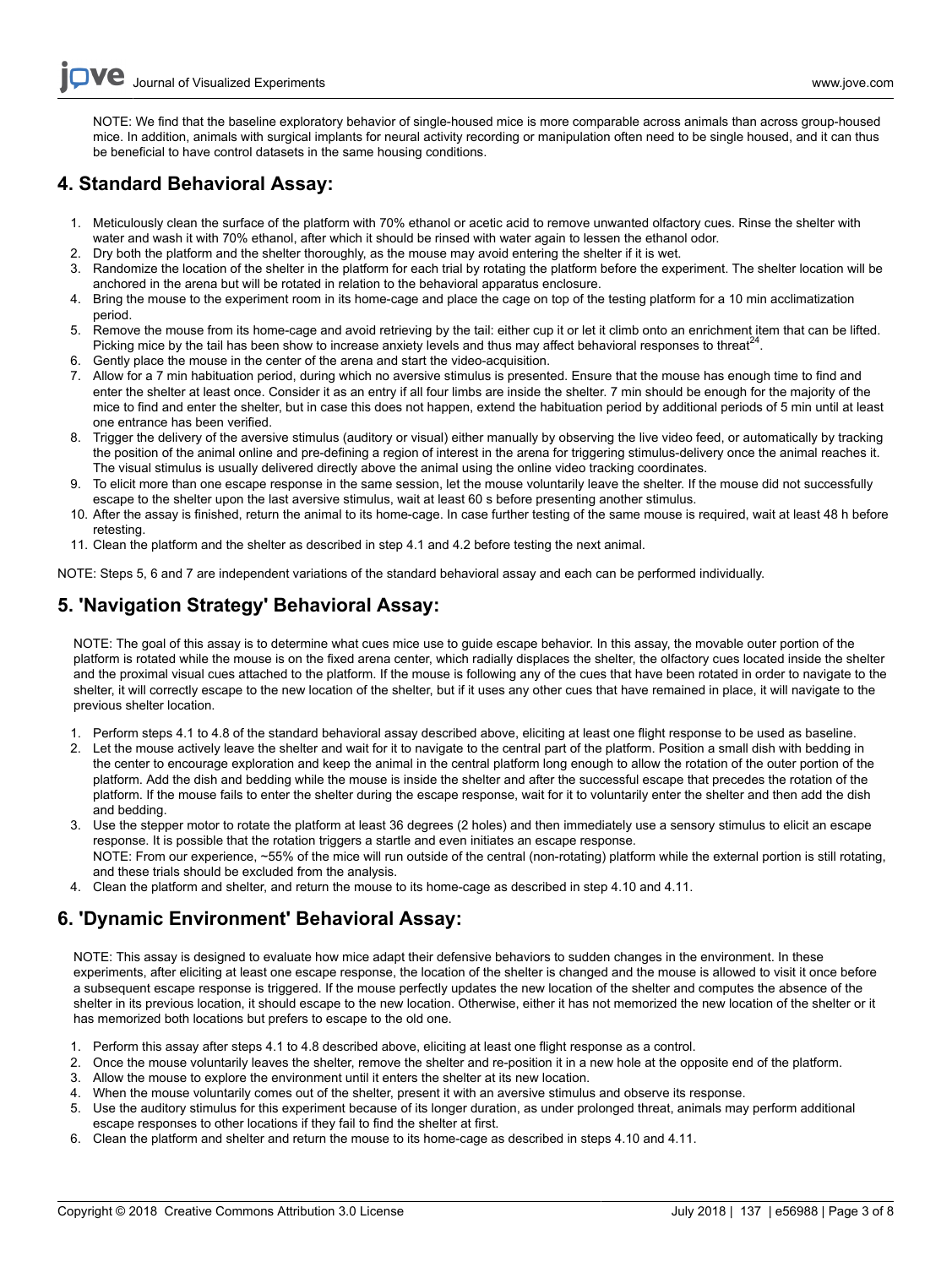# **7. 'No Shelter' Behavioral Assay:**

NOTE: The aim of this assay is to understand how the absence of a shelter in the environment affects the expression of defensive behaviors.

- 1. Plug all 20 holes. In this experiment, there is no shelter available in the arena.
- 2. After cleaning and drying the platform (steps 4.1 and 4.2), carry out steps 4.4-4.6.
- 3. Allow a 7 min habituation period.
- 4. Present the visual stimulus and observe the defensive response. The lack of a shelter promotes freezing behavior, usually lasting for the duration of the visual stimulus. Use a slowly expanding spot (*e.g*. a circle that subtends a visual angle of 2.6° at onset and expands linearly at 11.2°/s over 4 s to 47.4°, at which it remains for 1 s before offset) to facilitate the observation of freezing responses.
- 5. If more than one response per mouse is required, use an inter-stimulus interval of at least 60 s.
- 6. After obtaining the required number of responses in the absence of the shelter, introduce the shelter under one of the holes and let the mouse explore the environment for at least 5 min. 5 min will be enough time for most mice to find and enter the newly introduced shelter, but in case this does not happen, extend this period by additional 5 min blocks until at least one entry is verified.
- 7. Repeat steps 4.8 and 4.9, and observe escape responses performed in the presence of a shelter in the environment.
- 8. Clean the platform and shelter and return the mouse to its home-cage as described in steps 4.10 and 4.11.

### **8. Data Analysis:**

NOTE: Each of the following data analysis steps can be performed independently.

- 1. Escape responses can be easily identified as a sudden acceleration following the presentation of an aversive stimulus. Quantify the latency to escape as the time between stimulus presentation and either the beginning of a head rotation movement directed at the target of the escape or the beginning of the acceleration movement, whichever comes first.
- 2. Freezing responses can be characterized by total immobility of the animal except for breathing movements<sup>25</sup>, lasting at least 0.5 s<sup>7</sup>. Measure the latency to freeze as the time between the presentation of the aversive stimulus and the beginning of the immobility period.
- 3. For each escape response, quantify the linearity of the flight path by calculating the ratio of the distance between the mouse and the shelter and the actual displacement during the flight.
- 4. For each escape response, calculate the accuracy by measuring the distance between the hole where the animal directed its flight to and the hole leading to the shelter. Since there are 20 holes, each hole off target represents a decrement of 10% in accuracy (*e.g*., 2 holes off target can be expressed as 80% accuracy)
- 5. For the 'navigation strategy' behavioral assay, quantify the accuracy of the response relative to the shelter location before the platform rotation. An average accuracy that is not significantly different from the pre-rotation accuracy indicates that the animal is not using any of the sensory cues that were rotated in order to navigate to the escape target.
- 6. For the 'dynamic environment' behavioral assay, classify each escape response elicited as being directed towards the new or the old shelter location, or to neither of them. Evaluate how the pattern evolves along the iterations of the elicited defensive behaviors.
- 7. For the 'no shelter' behavioral assay, compare the mouse's speed following the presentation of aversive visual stimulus in the presence and absence of a shelter and calculate the latency to the initiation of the defensive response. Additionally, calculate the probability of triggering a freezing response in response to the stimulus for each situation.

### **Representative Results**

Mice exposed to auditory or visual stimuli initiated fast escape responses with short latencies between the onset of stimulation and initiation of flight. The mean latency to escape from the visual stimulus was  $202 \pm 16$  ms (n = 51 responses from 26 animals) and significantly longer for auditory stimulation: 510 ± 61 ms (n = 36 responses from 15 animals, *p*<0.0001 *t-test* between visual and auditory stimulation; **Figure 2A**) (step 8.1). Escape responses were accurately directed to the shelter (mean accuracy for visual stimulus: 97.2 ± 1.4% and 95.0 ± 1.4% for auditory stimulus, not significantly different between the two types of stimuli, *p* = 0.1655 *t-test*; **Figure 2B**) (step 8.4), and flight trajectories were close to a straight line (mean ratio of displacement to distance to shelter for visual stimulus 107.3 ± 1.3% and 113.9 ± 1.5% for auditory stimulus; **Figure 2C**) (step 8.3). Observing a short latency from the stimulus is important to distinguish stimulus-evoked behavior from homing runs, and the high linearity of the flight trajectory demonstrates that the escape response has the goal of reaching the shelter, and not simply moving away from the stimulus.

Stimulus presentation after the rotation of the outside part of the maze while the mouse was stationary in the center platform (range = 36°-90°, mean 56°) successfully elicited escape responses (step 5). All mice fled towards the previous location of the shelter, with no decrease in accuracy or linearity of flight trajectory in comparison to the trials before rotation. The mean accuracy, measured in reference to the original shelter position, was 96.3 ± 1.3% before rotation (n = 25 responses from 8 mice) and even slightly higher after rotation (100 ± 0%,  $p = 0.009 t$ *test* between pre and post rotation). The mean linearity in relation to the original shelter location was 109.4 ± 5.0% pre-rotation (25 responses from 8 mice) and 109.1 ± 2.1%, post-rotation (n = 8 responses from 8 mice), *p* = 0.957 *t-test* between pre and post-rotation, **Figure 3A and B**). These results demonstrate that proximal visual cues are not used to guide the flight to the shelter (steps 8.3-8.5).

Changing the location of the shelter after eliciting one successful escape response (step 6) resulted in mice visiting the new shelter location shortly after the change (mean time to visit the new shelter = 33.1 s, range = 4-82 s). Subsequent sequential trials of sound stimulation produced a gradual increase in the probability of escaping to the new location (44.4% on the first trial), reaching 100% across all animals by the fifth trial (n = 9 animals, **Figure 3C**). These experiments probe the dynamics of updating the shelter location memory to adapt to changes in the environment (step 8.6).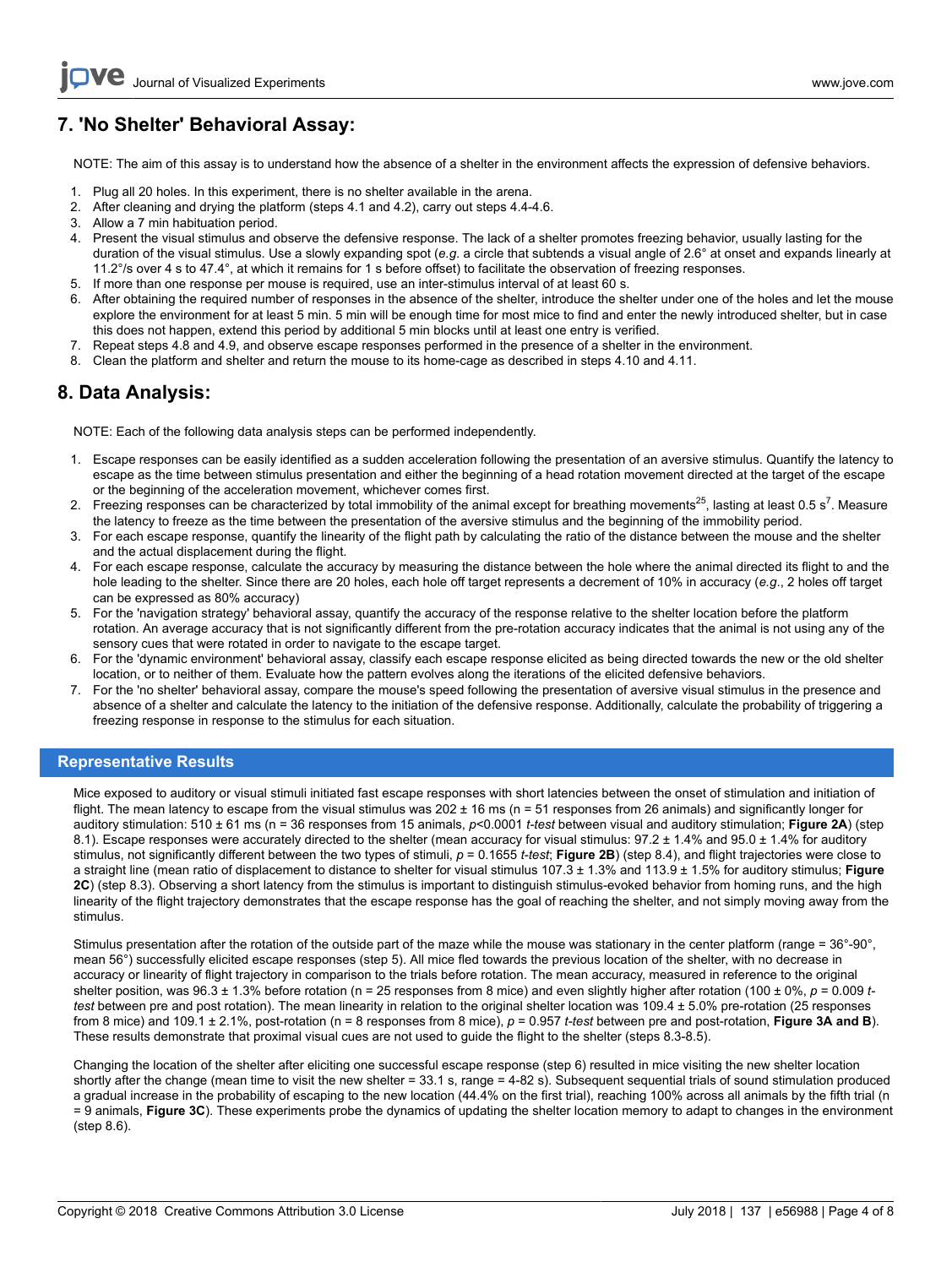After a 7 min acclimatization period to the maze with no shelter (step 7), the presentation of a 5 s long visual stimulus produced freezing behavior instead of escape (freezing probability = 95.2%, mean freezing time = 7.9 ± 2.7 s, n =7 animals). Subsequent introduction of a shelter in the same session and the presentation of the long visual stimulus elicited escape responses reliably, showing that mice can flexibly switch defensive strategies depending on the presence of refuge (**Figure 3D**) (steps 8.1 and 8.7).



**Figure 1: Schematic of the behavioral arena.** Drawing of the main components of the behavioral arena viewed from the top (right) and from the side (left). A large fraction of the platform can be rotated, including the shelter and the attached visual cues. Dark circles in the top view are the holes to which the shelter can be attached to, which are all identical (an example shelter location is indicated). The entire arena is enclosed in a sound-dampening cabinet. [Please click here to view a larger version of this figure.](/files/ftp_upload/56988/56988fig1large.jpg)



Figure 2: Escape responses are fast and accurate goal-directed behaviors. (A) Latency to escape onset from the onset of visual or auditory stimulation. (B) Accuracy of navigation to the shelter during escape, measured such that the value is 100% if the mouse runs directly to the shelter, and 10% less for each hole away from the shelter (*e.g*., 80% if the hole reached first was two holes away from the correct one). (C) Displacement of the mouse during escape plotted against the linear distance between the animal's initial position and the target location, showing that flight is close to linear. Box and whiskers show data from 10-90 percentile and the remaining data points are shown as circles. Red color plots are data from auditory stimulation (n = 36 responses from 15 animals) and black are from visual stimulation (n = 51 responses from 26 animals). [Please click here to view a larger version of this figure.](/files/ftp_upload/56988/56988fig2large.jpg)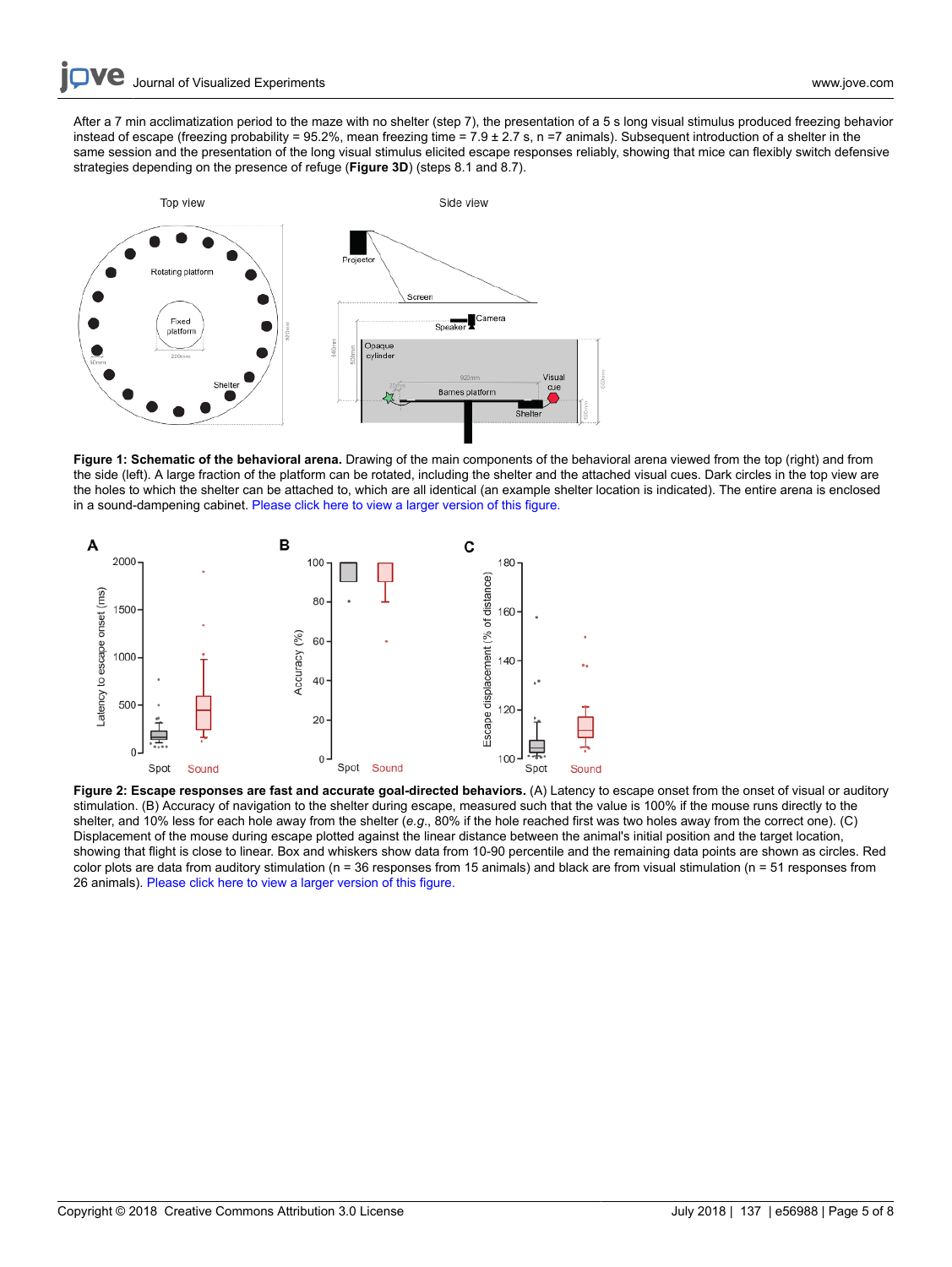Journal of Visualized [Experiments](https://www.jove.com) [www.jove.com](https://www.jove.com)



**Figure 3: Mice do not use proximal visual cues or shelter-related cues to guide escape responses.** (A) Displacement plot as in **Figure 2C**, for the responses pre- and post-rotation of the platform. (B) Accuracy of navigation during escape in pre- and post-rotation conditions. Postrotation accuracy is measured in reference to the initial location of the shelter, and shows that the mice navigate back to the original shelter location instead the new position. (C) Fraction of escape responses directed towards the new shelter location plotted against stimulation number. After the 5<sup>th</sup> presentation of the stimulus, all animals escape directly towards the new shelter location (n = 9 animals). (D) Mean speed across the animals in response to visual stimulation with a shelter available (red) or absent (blue), showing escape and freezing responses, respectively. Speed has been normalized to baseline and aligned to reaction time (defined as either the beginning of a flight or freezing response, dashed line). Shaded areas show SEM. (n = 7 animals). For 2A and 2B, the box and whiskers show data from 10-90 percentile and the remaining data points are shown as circles. Red color plots are data from auditory stimulation before platform rotation (n = 25 responses from 8 animals) and blue are from responses after rotating the platform (n = 8 responses from 8 animals). [Please click here to view a larger version of this figure.](/files/ftp_upload/56988/56988fig3large.jpg)

### **Discussion**

The assays we describe here are technically straightforward to perform, and with the exception of the platform rotation experiments, can be readily implemented in a standard Barnes maze. Nevertheless, a few complications may arise: on the one hand, the mouse may seem afraid of entering the shelter, which may be due to the shelter not being sufficiently cleaned or dried. On the other hand, the mouse may stay inside the shelter for very long periods of time. It is critical for these experiments that animals are never removed from the shelter manually, as this can disrupt path integration as well as distress the animals and change their response to threat. We suggest terminating the experiment after 90 min and retesting after 48 h if necessary. Another relevant practical consideration is that when the mouse investigates the edge of the platform, it may not detect visual stimuli if its head is angled over the edge, and thus we recommend withholding the stimuli in such situations. Additionally, mice may jump down off the platform on rare occasions. We suggest ending the experiment and retesting after 48 h. Mice that actively leave the platform once are likely to do it again in the future and may have to be excluded from the study. Finally, from our experience, most mice will respond to the visual stimulus (34/36 mice). However, if the mice do not show any type of response to the visual stimulus (either a startle, a flight or a freezing response), they should be excluded from the study.

An important point to consider is that the control of sensory cues is typically a problem in spatial memory assays, as often it is difficult to eliminate all possible sources of contaminating cues. Our experimental setup reduces external visual cues by surrounding the maze with a wall, and it is placed inside a sound-dampening cabinet for sound isolation. To minimize olfactory cues, we recommend thoroughly cleaning the set-up with 70% ethanol or acetic acid between experiments.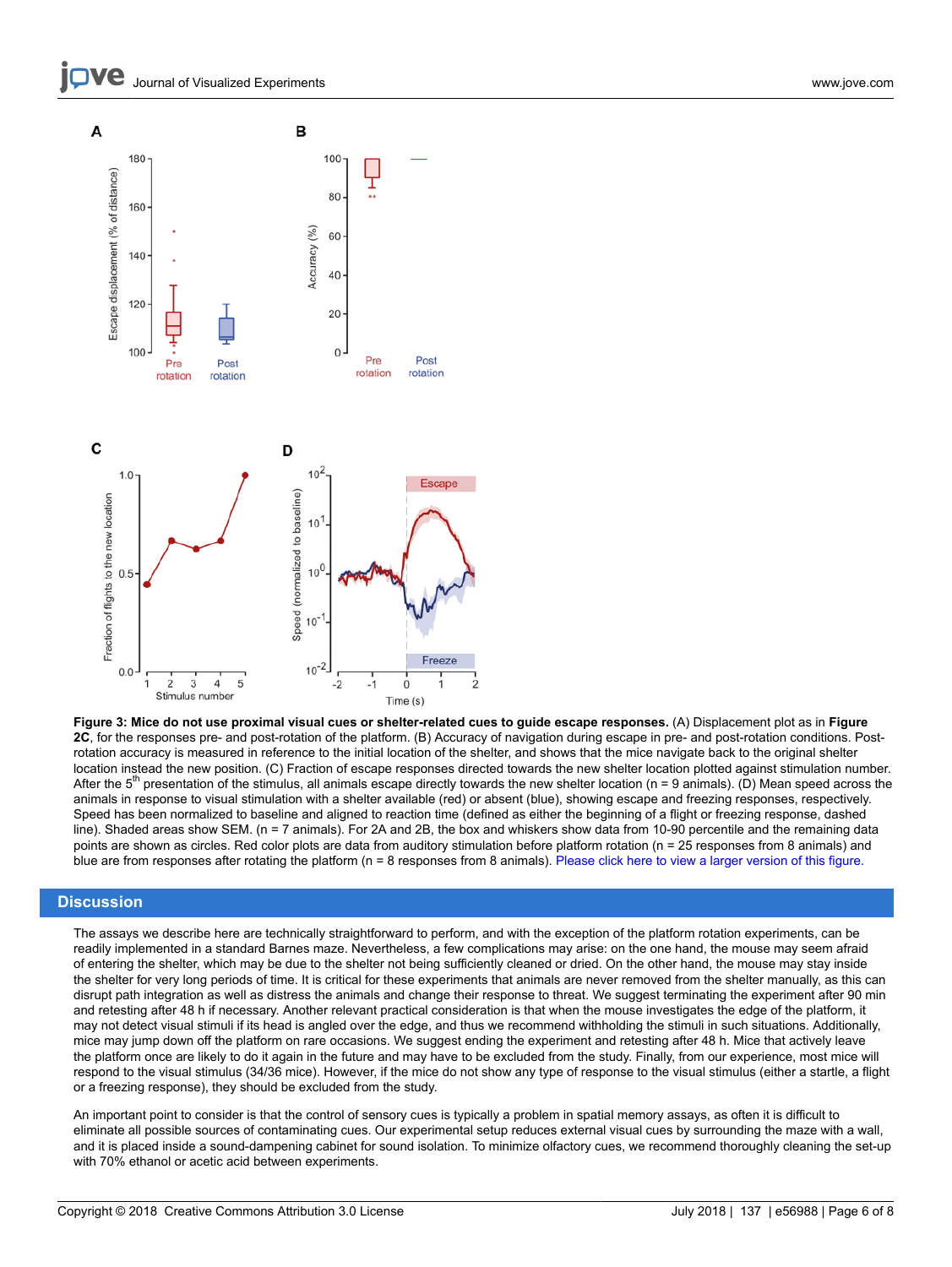**Ove** Journal of Visualized [Experiments](https://www.jove.com) [www.jove.com](https://www.jove.com)

Our behavioral assay adds to previous methods for studying spatial navigation<sup>26</sup> by using instinctive defensive behaviors to probe spatial memory and focusing on ethological scenarios. A critical difference between the procedures described here and the standard BM assay is the lack of training sessions. In our assays, the habituation period ensures that the mouse visits the shelter at least once and often many more times, which we have previously shown to be sufficient to memorize the shelter location<sup>2</sup>. We believe that an important reason for the high success rate and accuracy in finding the shelter despite the lack of training is never passively displacing the animal during the experiment, thus making path integration a viable navigation strategy. We note however that our assay deals with memory formed and assessed during a single session, and that we have not tested for long-term memory of shelter location, which is usually the objective of standard BM experiments. Finally, by using discrete innately aversive stimuli rather than the commonly used fan or buzz for the duration of the session, our assay provides very good experimental control over two behaviors that might use different navigation strategies: foraging and shelter-directed escape. We believe that the use of these assays in combination with modern neuroscience techniques for recording and manipulating neural activity can provide important insights into how neural circuits compute behavior.

#### **Disclosures**

Most of the data included in the results section is a subset of the data presented in Vale *et. al* 2017.

#### **Acknowledgements**

This work was funded by a Wellcome Trust/Royal Society Henry Dale Fellowship (098400/Z/12/Z), a Medical Research Council (MRC) grant MC-UP-1201/1, a Wellcome Trust and Gatsby Charitable Foundation SWC Fellowship (to T.B.), MRC PhD Studentship (to D.E. and R.V) and a Boehringer Ingelheim Fonds PhD fellowship (to R.V). We thank Kostas Betsios for programming the data acquisition software, the LMB Mechanical and Electrical Workshops for building the experimental arena.

### **References**

- 1. Eaton, R. C., Bombardieri, R. A., & Meyer, D. L. The Mauthner-initiated startle response in teleost fish. *J Exp Biol.* **66** (1), 65-81 (1977).
- 2. Vale, R., Evans, D. A., & Branco, T. Rapid Spatial Learning Controls Instinctive Defensive Behavior in Mice. *Curr Biol.* **27** (9), 1342-1349 (2017).
- 3. Blanchard, R. J., Flannelly, K. J., & Blanchard, D. C. Defensive behavior of laboratory and wild Rattus norvegicus. *J Comp Psychol.* **100** (2), 101-107 (1986).
- 4. Dill, L. M., & Houtman, R. The influence of distance to refuge on flight initiation distance in the gray squirrel (Sciurus carolinensis). *Canadian Journal of Zoology.* **67** (1), 233-235 (1989).
- 5. Blanchard, R. J., Blanchard, D. C., Rodgers, J., & Weiss, S. M. The characterization and modelling of antipredator defensive behavior. *Neurosci Biobehav Rev.* **14** (4), 463-472 (1990).
- 6. Fanselow, M. S., & Lester, L. S. A functional behavioristic approach to aversively motivated behavior: Predatory imminence as a determinant of the topography of defensive behavior. *Evolution and learning.* (1988).
- 7. De Franceschi, G., Vivattanasarn, T., Saleem, A. B., & Solomon, S. G. Vision Guides Selection of Freeze or Flight Defense Strategies in Mice. *Curr Biol.* **26** (16), 2150-2154 (2016).
- 8. Bräcker, L. B. *et al.* Essential role of the mushroom body in context-dependent CO 2 avoidance in Drosophila. *Current Biology.* **23** (13), 1228-1234 (2013).
- 9. Ghosh, D. D. *et al.* Neural architecture of hunger-dependent multisensory decision making in C. elegans. *Neuron.* **92** (5), 1049-1062 (2016).
- 10. Bellman, K. L., & Krasne, F. B. Adaptive complexity of interactions between feeding and escape in crayfish. *Science.* **221** (4612), 779-781 (1983).
- 11. Rodgers, W., Melzack, R., & Segal, J. " Tail flip response" in goldfish. *Journal of comparative and physiological psychology.* **56** (5), 917 (1963).
- 12. Dill, L. M. The escape response of the zebra danio (Brachydanio rerio) II. The effect of experience. *Animal Behaviour.* **22** (3), 723-730 (1974).
- 13. Barnes, C. A. Memory deficits associated with senescence: a neurophysiological and behavioral study in the rat. *J Comp Physiol Psychol.* **93** (1), 74-104 (1979).
- 14. Pompl, P. N., Mullan, M. J., Bjugstad, K., & Arendash, G. W. Adaptation of the circular platform spatial memory task for mice: use in detecting cognitive impairment in the APP(SW) transgenic mouse model for Alzheimer's disease. *J Neurosci Methods.* **87** (1), 87-95 (1999).
- 15. Patil, S. S., Sunyer, B., Höger, H., & Lubec, G. Evaluation of spatial memory of C57BL/6J and CD1 mice in the Barnes maze, the Multiple Tmaze and in the Morris water maze. *Behavioural Brain Research.* **198** (1), 58-68 (2009).
- 16. Sunyer, B., Patil, S., Höger, H., & Lubec, G. Barnes maze, a useful task to assess spatial reference memory in the mice. *Protocol Exchange.* (2007).
- 17. Attar, A. *et al.* A shortened Barnes maze protocol reveals memory deficits at 4-months of age in the triple-transgenic mouse model of Alzheimer's disease. *PLoS One.* **8** (11), e80355 (2013).
- 18. Harrison, F. E., Reiserer, R. S., Tomarken, A. J., & McDonald, M. P. Spatial and nonspatial escape strategies in the Barnes maze. *Learn Mem.* **13** (6), 809-819 (2006).
- 19. Leary, T. P., & Brown, R. E. The effects of apparatus design and test procedure on learning and memory performance of C57BL/6J mice on the Barnes maze. *J Neurosci Methods.* **203** (2), 315-324 (2012).
- 20. Mittelstaedt, M.-L., & Mittelstaedt, H. Homing by path integration in a mammal. *Naturwissenschaften.* **67** (11), 566-567 (1980).
- 21. Stackman, R. W., Golob, E. J., Bassett, J. P., & Taube, J. S. Passive transport disrupts directional path integration by rat head direction cells. *J Neurophysiol.* **90** (5), 2862-2874 (2003).
- 22. Yilmaz, M., & Meister, M. Rapid innate defensive responses of mice to looming visual stimuli. *Curr Biol.* **23** (20), 2011-2015 (2013).
- 23. Mongeau, R., Miller, G. A., Chiang, E., & Anderson, D. J. Neural correlates of competing fear behaviors evoked by an innately aversive stimulus. *J Neurosci.* **23** (9), 3855-3868 (2003).
- 24. Hurst, J. L., & West, R. S. Taming anxiety in laboratory mice. *Nat Methods.* **7** (10), 825-826 (2010).